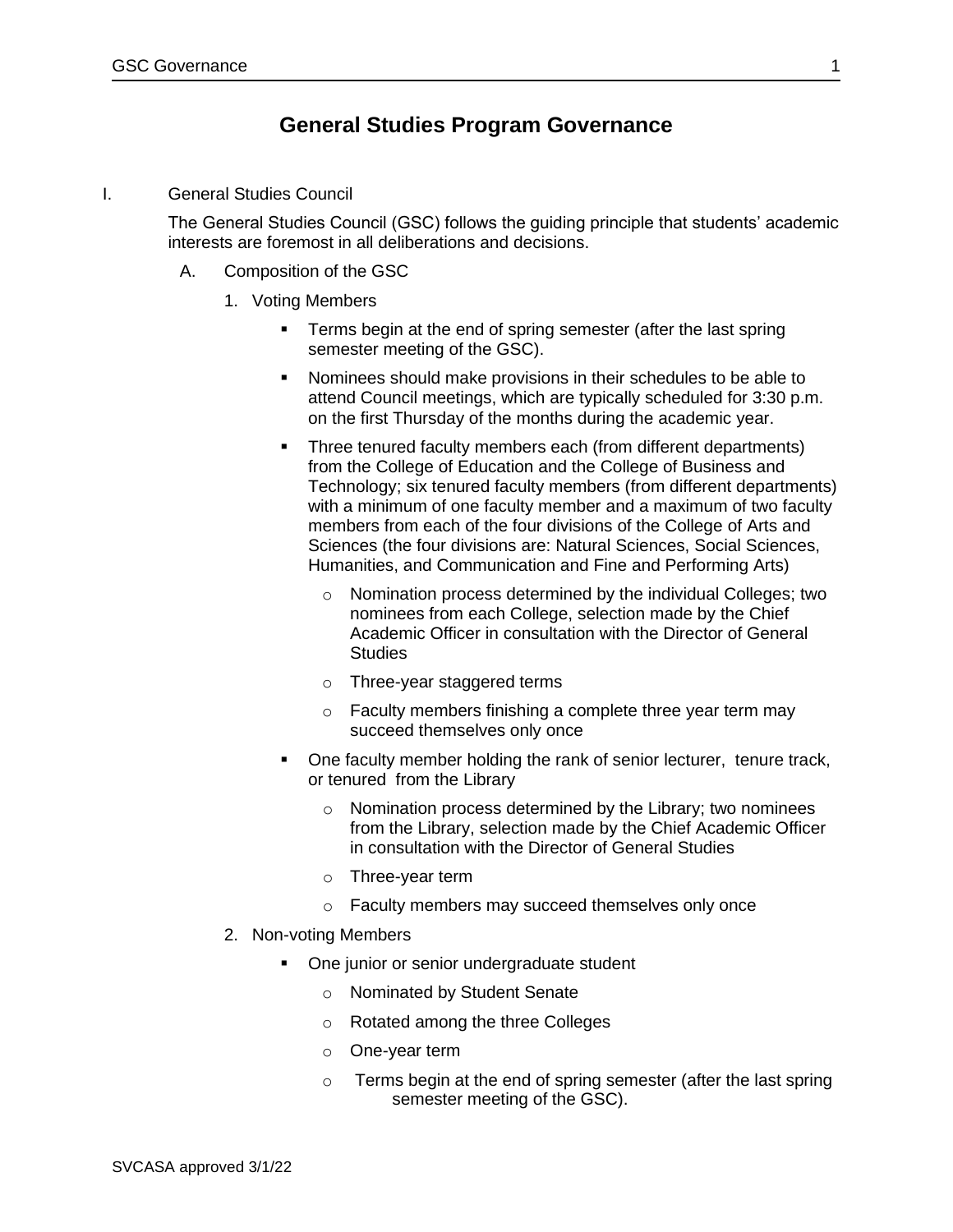- o Nominees should make provisions in their schedules to be able to attend Council meetings, which are typically scheduled for 3:30 p.m. on the first Thursday of the months during the academic year.
- o The student representative to the General Studies Council will
	- I. Provide a monthly update to the student senate on actions of the General Studies Council
	- II. Convey any concerns regarding the General Studies Program from the student senate to the General Studies Council
	- III. Work with the Director of General Studies to solicit and evaluate student nominations for faculty members to be recognized for excellence in teaching General Studies courses
- All *Ex Officio* Members
	- o Director of General Studies (Chair of GSC)
	- o Registrar or representative of the Registrar's Office
	- o Director of Assessment or representative of the Assessment **Office**
	- o Director of Academic Advising and Career Development or representative.
- B. Council Operations
	- 1. Agenda to be published to campus via e-mail one week in advance of the meeting
	- 2. Quorum is defined as 2/3 of the voting members (9 voting members)
	- 3. Voting procedures
		- Actions are approved by a simple majority of the voting members in attendance, but the majority must include one vote from CBT, one vote from COE, and one vote each from at from least two divisions of CAS
		- The Director or a council member may request a ballot vote. Ballot will be used with consensus of council.
		- Tie votes result in the failure of the motion or action
	- 4. Roberts Rules of Order

Attendance: only 3 absences per academic year permitted

5. Proposed changes to this Governance Document are approved by majority vote of the GSC (as outlined in I.B.3.) and distributed for campus wide comment for at least two weeks. Changes may then be made by the GSC, and the proposal is forwarded to the Chief Academic Officer for final approval.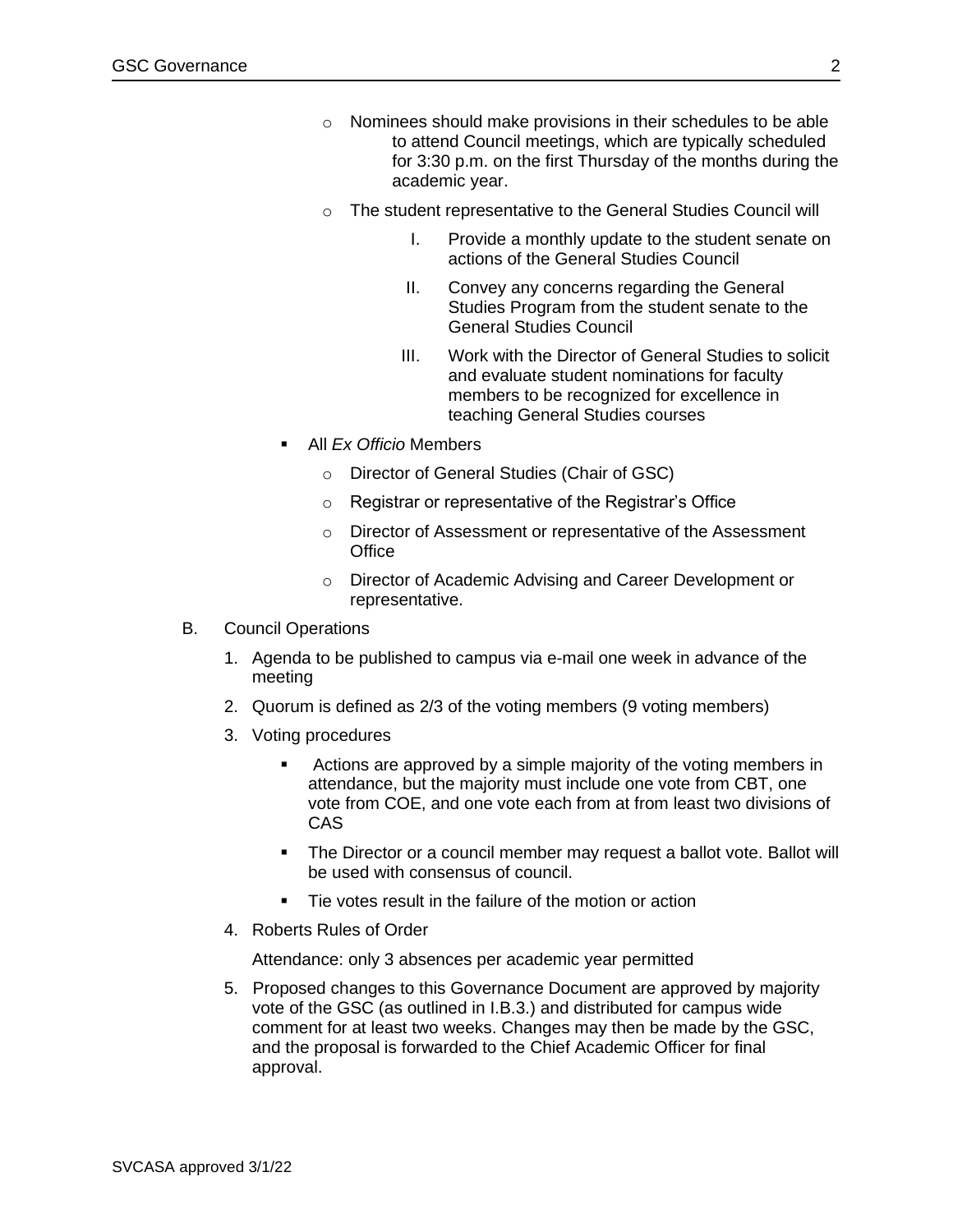- II. Duties of GSC
	- A. Develop procedures for evaluating GS courses
	- B. Approving or rejecting GS course proposals
	- C. Assessment of student achievement and other aspects of GS program
	- D. Establishing and reviewing GS waiver mechanisms
	- E. Regularly reviewing GS program structure and objectives
	- F. Reporting to the Chief Academic Officer and Faculty Senate Academic Affairs **Committee**
	- G. Establishing policies with regard to the scheduling of GS courses, especially those unique to GS
	- H. Developing standards and procedures for recognizing outstanding GS faculty
- III. Duties of Director of General Studies
	- A. Chair of GSC
	- B. Coordinating GS offerings with Deans and Chairs in accord with the offering policies established by the GSC
	- C. Facilitating development of GS offerings
	- D. Facilitating assessment of GS program
	- E. Reporting on behalf of GSC to the Chief Academic Officer, Faculty Senate and other interested parties
	- F. Provide advance notice to the campus by e-mail of the agendas and to solicit comment on agenda items by interested parties
	- G. Reports of GSC actions
		- 1. Minutes will be kept of all GSC meetings
		- 2. Copies of minutes will regularly be distributed to the following interested parties:
			- GSC members
			- Chief Academic Officer
			- **EXECUREY** Senate
			- University Archives
	- H. Work with the student member of the General Studies council to solicit and evaluate student nominations for faculty members to be recognized for excellence in teaching General Studies courses.
- IV. Student Appeals
	- A. The appeals process is intended to be used only for courses that do not have an equivalent transfer course at UNK.
	- B. The Registrar's Office determines and verifies whether General Studies requirements have been met by individual students.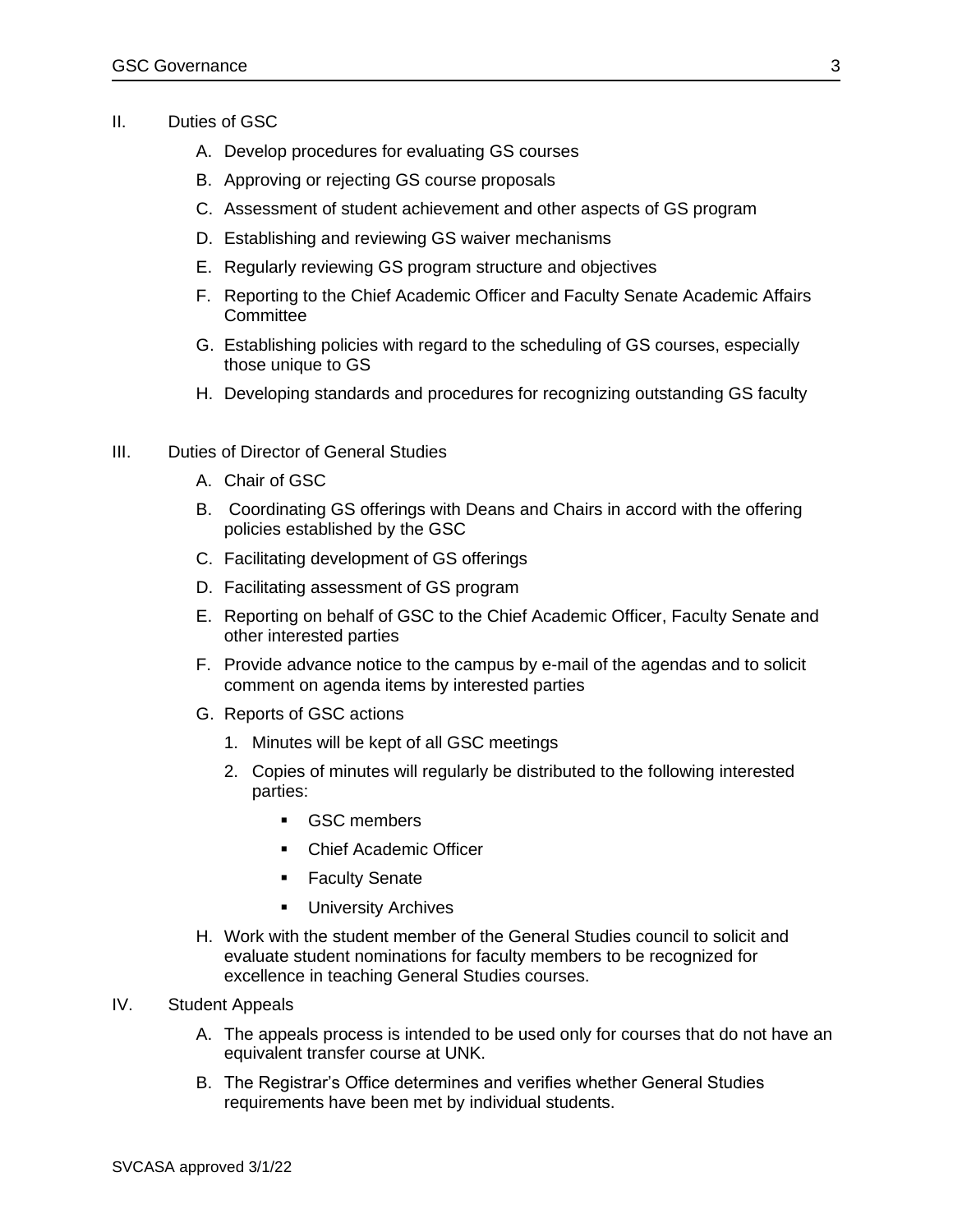- C. Students wishing to appeal a decision by the Registrar must submit a written request to the Director of General Studies; the Director is empowered by the GSC to make a decision regarding the student appeal.
	- 1. The request for a review of the Registrar's decision should be accompanied by supportive materials and specific course descriptions that support the student's contention.
	- 2. The request should be submitted prior to the beginning of the semester in which that student is scheduled to graduate.
- D. The Director of General Studies may elect to place the student's appeal on the agenda of the next meeting of the GSC for action, either to approve or deny the request.
- E. The student may appeal the Director's decision by submitting a written request to the Director for a GSC review of the student's appeal request. Upon receipt of the request, the Director will place the appeal on the agenda of the next meeting of the GSC for action, either to approve or deny the request.
- F. The student may appeal the decision of the GSC by submitting a written request to the Chief Academic Officer to review the decision. The Director of General Studies will then forward the decision of the Council to the Chief Academic Officer.
- V. Approval of Courses

The GSC is the final recommending body prior to final approval by the Chief Academic Officer.

The General Studies Program must respond to changing circumstances yet maintain sufficient stability that students may complete the program without undue confusion. To accommodate change, the GSC will consider the submission of new courses under the following circumstances.

- A. Procedure for submitting courses for consideration as new General Studies courses, and/or petitioning to alter the category to which an existing GS course is assigned
	- 1. The course must be an active UNK offering.
	- 2. The author of the course proposal must provide a written explicit description of the course detailing how it meets the established General Studies criteria at both the program and category level. The proposal must include the following (available on the ORG General Studies for Faculty Canvas page):
		- 1. Part 1: Course Proposal Checklist
		- 2. Part 2: Course Information
		- 3. Part 3: Course Syllabus
	- 3. Simultaneous to submission to the GSC, courses must be submitted through the CIM system for inclusion in the General Studies Program.
	- 4. Authors of course proposals must meet with one of their college representatives on the GSC to review the checklist of required elements.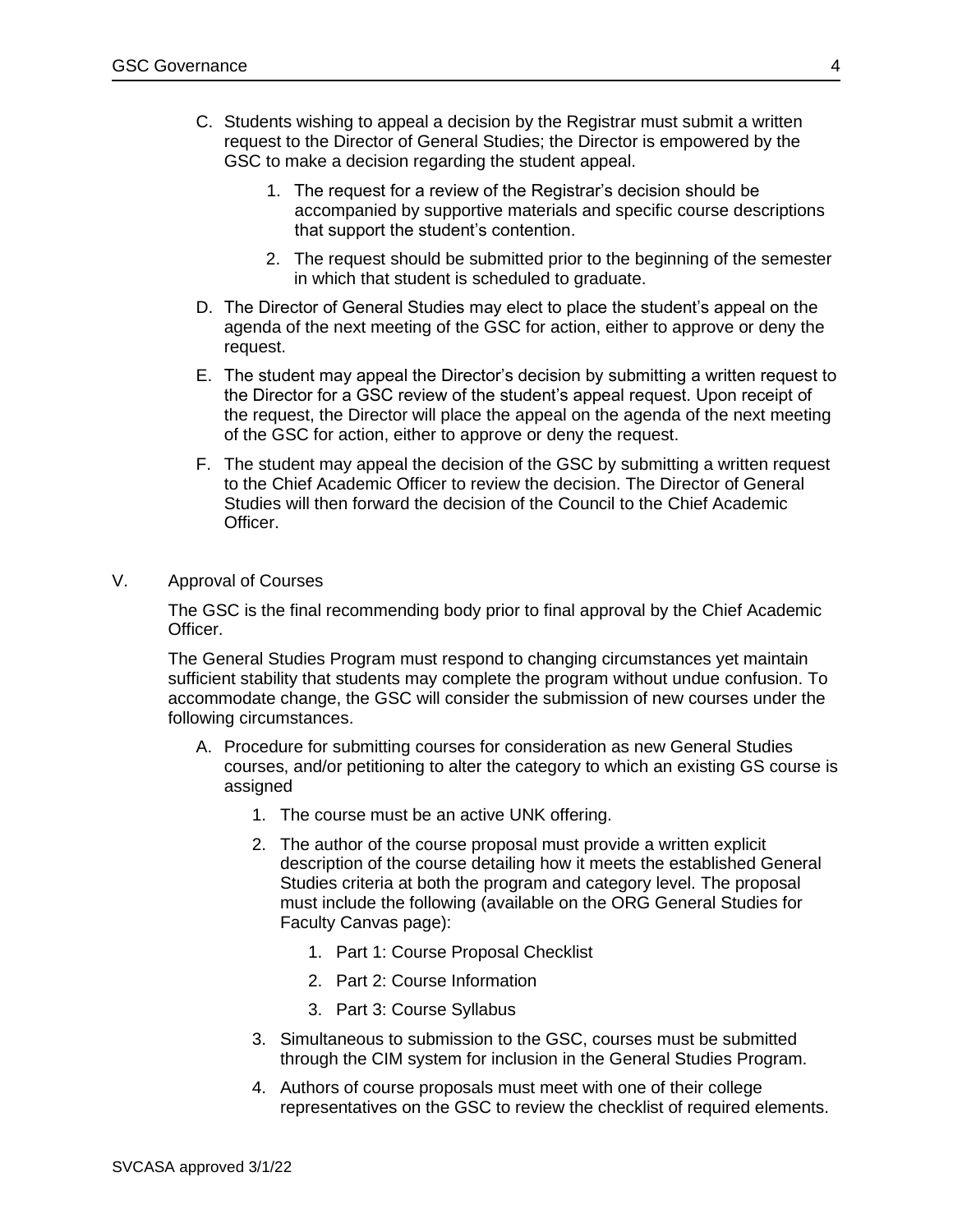The proposed course must then be submitted to the Director of General Studies. If a college representative has reviewed the course then it will be included on the Council's agenda.

- B. Approval: GSC Procedure for consideration of course proposal
	- 1. The proposer will be invited to present the course proposal to the Council.
	- 2. If the course meets established criteria, then the Council will vote to disseminate the proposal to campus. Upon approval, the Director of General Studies disseminates the proposal for campus comments for a minimum of two weeks.
	- 3. The Council will vote on the proposal at the next regularly scheduled meeting.
- C. The Council's decision will be forwarded to the Chief Academic Officer for final approval. Actions are recorded in the minutes and disseminated to the campus
- D. Course approvals will go into effect the following fall semester. First Year Seminar courses take effect the next available term if all departments have a previously approved -126 course for the appropriate prefix(es).
- E. The GSC, when it perceives a need, may put out calls for courses in specific areas.
- VI. Program Changes

The GSC is the final recommending body prior to final approval by the Chief Academic Officer.

- A. The GSC is responsible for regular review of program structure and objectives, especially in light of assessment data, evolving admission standards, and changing educational philosophies. Recommended changes in the General Studies Program may be initiated by the Chief Academic Officer, GSC or another academic governing body (College or Faculty Senate). Changes to the General Studies Program may be major or minor changes.
	- 1. Examples of major changes include changes to the total program required hours, hours required in any GS category, addition or elimination of any GS category, changes to the composition of the GSC, revisions to the duties of GSC members, or other changes as approved by the council as major changes
	- 2. Examples of minor changes include changes to the learning outcomes, assessment rubrics, , or other changes as approved by the council as minor changes.
- B. Procedures for approving major changes
	- 1. Proposals for a major change must include a detailed written description of the proposed change and a rationale supporting the reason for the change.
		- **•** The proposer must submit the proposal through an appropriate college Council representative(s)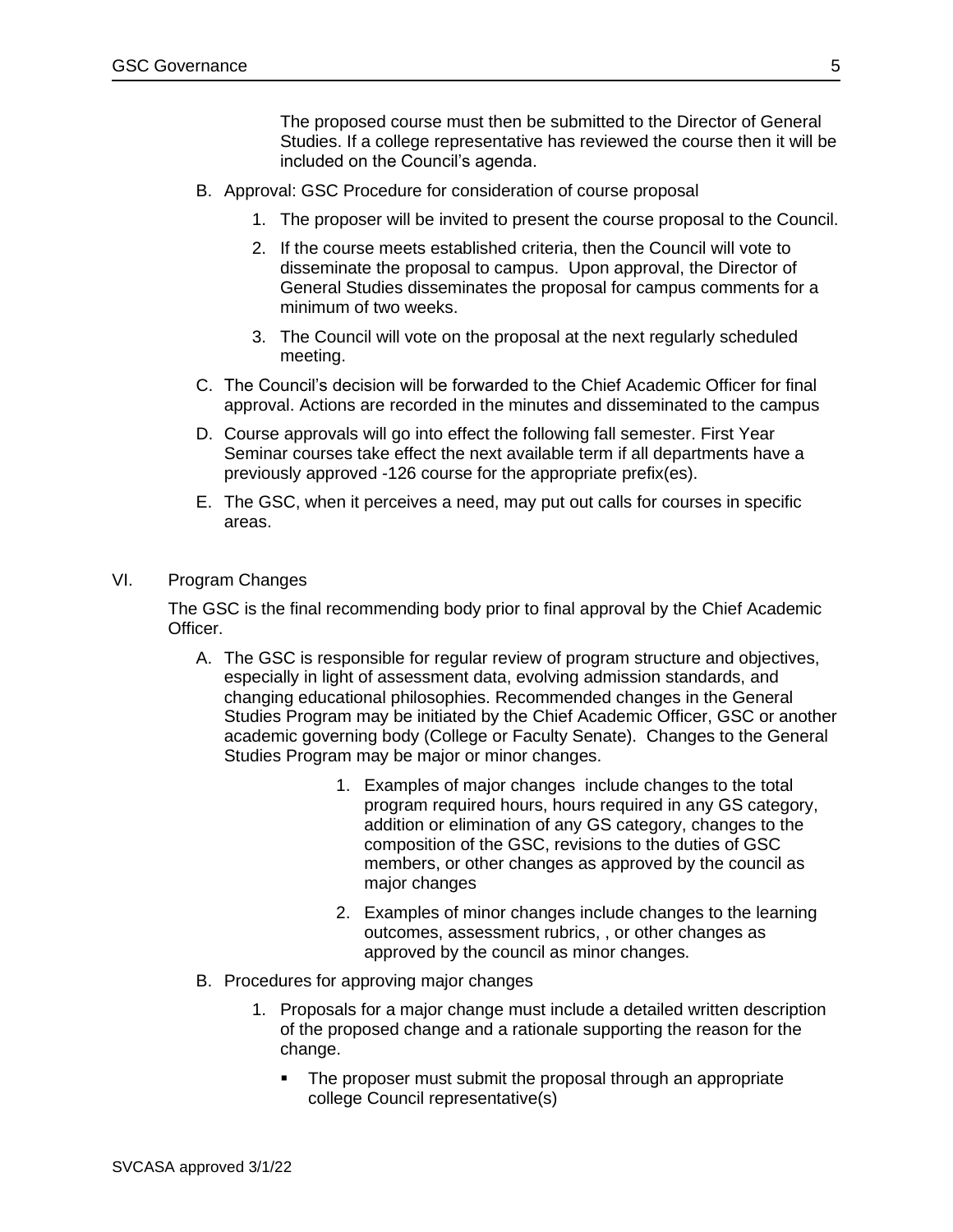- 1. The representative(s) will forward the proposal to the Director of General Studies who will place the proposal on the agenda of the regularly scheduled meeting.
- 2. Procedures for review and approval described in section V. B2 will be followed.
- 2. Proposals for major changes approved by the GSC (section I. B3) must then be simultaneously forwarded to the college Educational Policy/Academic Affairs committees, the Faculty Senate Academic Affairs committee, and for general campus comments for review and recommendations.
	- Recommendations from the College Educational Policy/Academic Affairs committees and the Faculty Senate Academic Affairs Committee must be made to the GSC within 30 days in order to be considered by the Council. Any proposal not returned by the 30 day deadline will be considered to be an approval by that body.
- 3. If the proposal for a major change is approved by vote of the GSC (section 1. B3), the proposal will be sent to the relevant College committees to conduct an election within the next two weeks.
	- The relevant College committees will conduct an election by their eligible faculty. Eligibility to vote is determined by the constitution of each College. An affirmative vote by a simple majority of eligible voting faculty in each of the three Colleges for recommendation of the major change to the GS program to the Chief Academic Officer, who makes the final decision.
- C. Procedures for approving minor changes
	- 1. Proposals for a minor change must include a detailed written description of the proposed change and a rationale supporting the reason for the change.
		- The proposer must submit the proposal through an appropriate college Council representative(s)
		- **EXECT** The representative(s) will forward the proposal to the Director of General Studies who will place the proposal on the agenda of the regularly scheduled meeting

Procedures for review and approval described in section V. C2 will be followed.

- 2. If the proposal is approved, then the Council will vote to disseminate the proposal to campus. Upon approval, the Director of General Studies disseminates the proposal for campus comments for a minimum of two weeks.
	- The GSC will review the comments and take them into consideration to amend, approve, or reject the proposal.
	- The Council will vote on the proposal at the next regularly scheduled meeting.